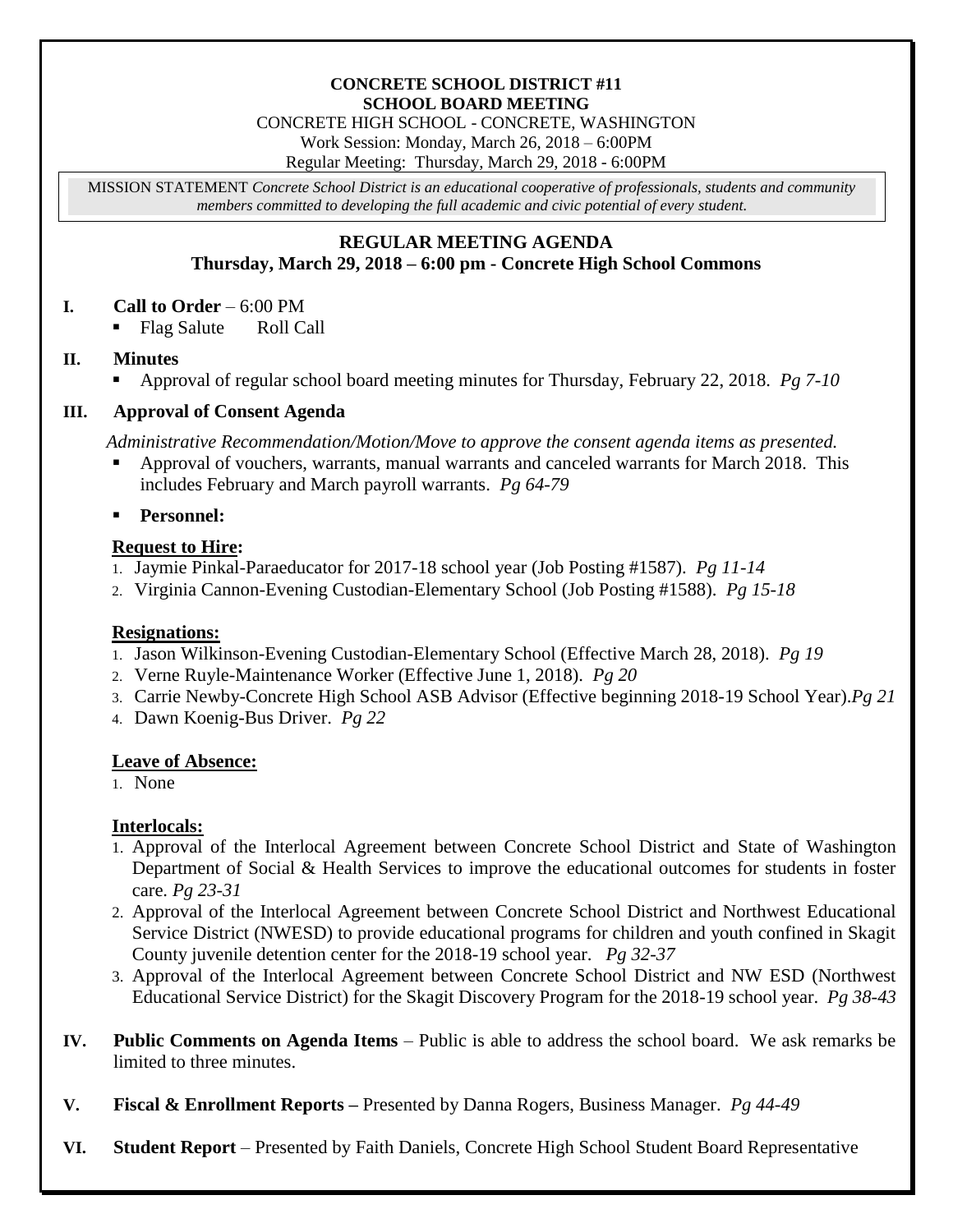## **VII. Superintendent's Report – Wayne Barrett**

- ESSA OSPI Identification for Support
- Strategic Planning Date: Friday, April  $27<sup>th</sup> - 5:30$ pm-8:30pm **and** Saturday, April  $28<sup>th</sup> - 8:00$ am-1:00pm
- Legislative Review
- Audit Report Danna Rogers

## **VIII. Professional Excellence – Wayne Barrett, Superintendent**

Ray Davis, Evening Custodian, Concrete High School

# **IX. Community Education Report – Presented by Community Education Coordinator, Monette Bauer**

#### **X. Old Business**

*A.* None

#### **XI. New Business**

- *A.* Request approval of the English Language Arts curriculum committee's recommendation to adopt ReadyGEN for K-5<sup>th</sup> grades and MyPerspectives for  $6<sup>th</sup>$ -12<sup>th</sup> grades – Leilani Thomas. *Administrative Recommendation Action/Motion/Move to approve the English Language Arts curriculum committee's recommendation to adopt ReadyGEN for K-5 th grades and MyPerspectives for 6th -12th grades. Pg 50-52*
- *B.* Request approval of the first reading of revised policy 2104-Federal and/or State Funded Special Instructional Programs. Wayne Barrett. *Administrative Recommendation Action/Motion/Move to approve the first reading of revised policy 2104-Federal and/or State Funded Special Instructional Programs. Pg 53*
- *C.* Request approval to contract Patricia Hughes, Trillium Leadership Consulting, to design an inclusive and effective strategic planning process for Concrete School District – Wayne Barrett. *Administrative Recommendation Action/Motion/Move to approve contracting Patricia Hughes, Trillium Leadership Consulting, to design an inclusive and effective strategic planning process for Concrete School District. Pg 54-57*
- *D.* Request approval of Superintendent Wayne Barrett's administrative contract. *Administrative Recommendation Action/Motion/Move to approve Superintendent Wayne Barrett's administrative contract. Pg 58-61*
- *E.* Request approval of Resolution to Invest #1247 Danna Rogers. *Administrative Recommendation Action/Motion/Move to approve Resolution to Invest #1247. Pg 62*
- *F.* Request approval of Resolution to Invest #1248 Danna Rogers. *Administrative Recommendation Action/Motion/Move to approve Resolution to Invest #1248. Pg 63*